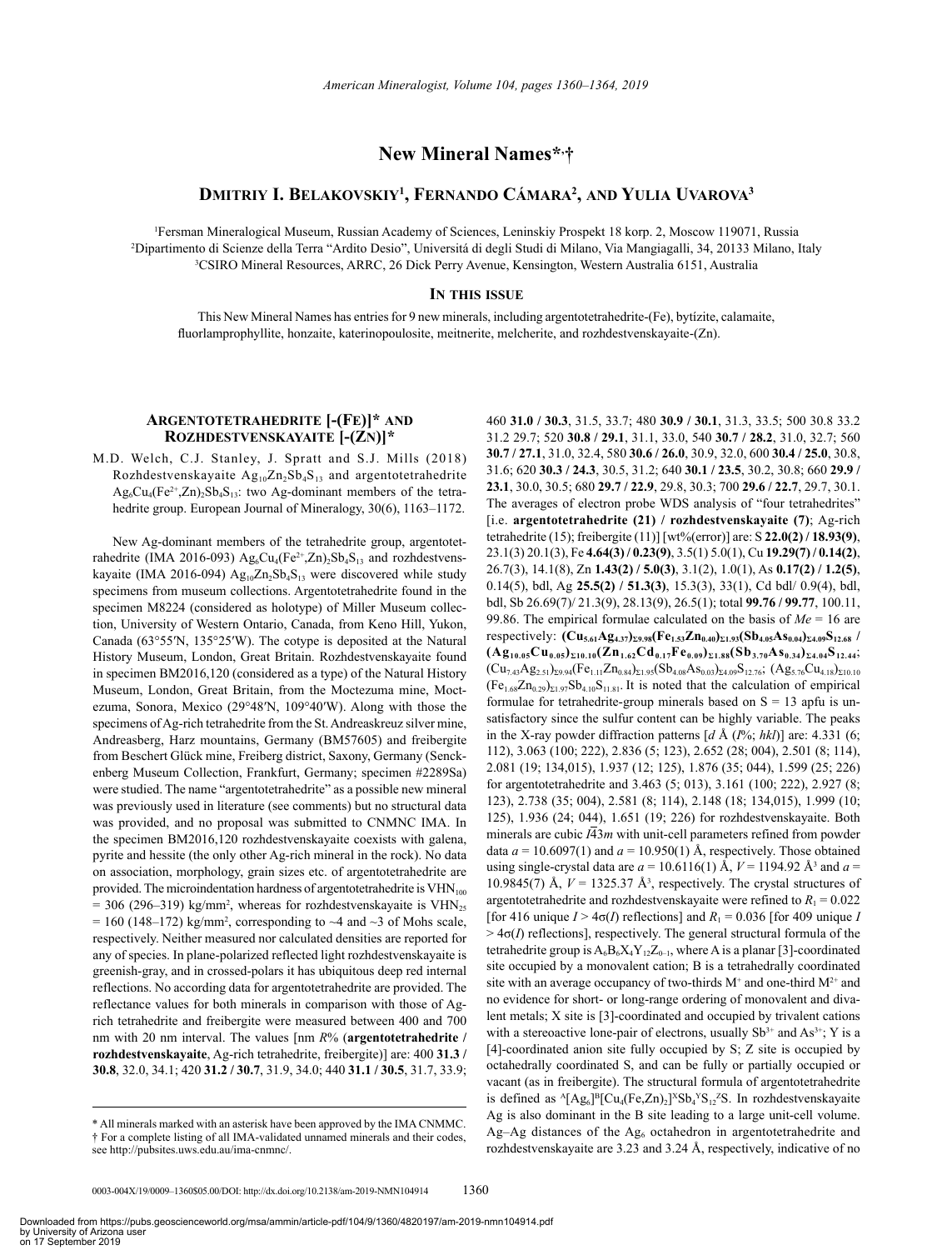metallic bonding while in freibergite it is 2.84 Å (almost the same as that of silver metal) suggesting the presence of metallic bonding in this octahedral group. The consequence of the metallically bonded Ag<sub>6</sub> group in freibergite is that it has an aggregate formal charge of  $+4$  (not  $+6$ ), leading to a charge-balanced ideal formula  $(Ag_6)^{4+}(Cu^+)_4(Fe^{2+},Zn)_2Sb_4S_{12}$ . Argentotetrahedrite named as the Sb-analogue of argentotennantite. The name rozhdestvenskayaite honors Irina V. Rozhdestvenskaya, Department of Crystallography of Saint Petersburg University in recognition of her important contributions to mineralogy, and particular to the crystal chemistry of the tetrahedrite group. **D.B.**

**Comments:** The name "argentotetrahedrite" as a possible new mineral was previously used by Spiridonov et al. (1986) (not referred in the abstracted paper). Contrary to the authors statement the name "argentotetrahedrite" was never used by Zhdanov et al. (1992), who described a "potential new mineral" without any name. This mineral has a very high silver content (up to 54 wt%) and is by composition (and by cell parameter  $a = 10.92 \text{ Å}$ ) is close to rozhdestvenskayaite but in all reported analysis Fe apfu is dominant over Zn. The empirical formula for the composition close to an average one (based on  $\Sigma Me = 16$  apfu) is Ag<sub>10.17</sub>(Fe<sub>1.07</sub>Zn<sub>0.75</sub>Hg<sub>0.14</sub>)<sub> $\Sigma$ 1.96</sub>(Sb<sub>3.77</sub>As<sub>0.09</sub>)<sub> $\Sigma$ 3.86</sub>S<sub>12.72</sub>.

According recently (after the abstracted paper published) approved nomenclature and classification of the tetrahedrite group (proposal 18-K of CNMNC IMA; CNMNC NEWSLETTER 49) the general structural formula of minerals belonging to this group is  $^{M(2)}A_6^{M(1)}(B_4C_2)_{\Sigma}^{K(3)}D_4^{S(1)}Y_{12}^{S(2)}Z$  $(Z=2)$ , where  $A = Cu^{+}$ ,  $Ag^{+}$ ,  $\Box$ ;  $B = Cu^{+}$ ,  $Ag^{+}$ ,  $C = Zn^{2+}$ ,  $Fe^{2+}$ ,  $Hg^{2+}$ ,  $Cd^{2+}$ , Mn<sup>2+</sup>, Cu<sup>2+</sup>, Cu<sup>+</sup>, Fe<sup>3+</sup>; D = Sb<sup>3+</sup>, As<sup>3+</sup>, Bi<sup>3+</sup>, Te<sup>4+</sup>; Y = S<sub>2-</sub>, Se<sup>2</sup>-; and Z =  $S<sup>2</sup>$ ,  $Se<sup>2</sup>$ ,  $\Box$ . The tetrahedrite group is divided into five different series on the basis of the A, B, D, and Y constituents, i.e., the tetrahedrite, tennantite, freibergite, hakite, and giraudite series. The dominance of the C constituent reflected using a hyphenated suffix between parentheses. Eleven minerals of the tetrahedrite group as to date are considered to be a valid species: argentotennantite-(Zn), argentotetrahedrite-(Fe), kenoargentotetrahedrite-(Fe), giraudite-(Zn), goldfieldite, hakite-(Hg), tennantite-(Fe), tennantite-(Zn), tetrahedrite-(Fe), and tetrahedrite-(Zn). Thus, the minerals described in the abstracted paper now should be named argentotetrahedrite-(Fe) and rozhdestvenskayaite-(Zn) while the mineral described by Zhdanov et al. (1992) is a potential new species of the group; rozhdestvenskayaite-(Fe).

#### **References cited**

- Miyawaki, R., Hatert, F., Pasero, M., and Mills, S.J. (2019) IMA Commission on New Minerals, Nomenclature and Classification (CNMNC) NEWSLETTER 49. New minerals and nomenclature modifications approved in 2019. Mineralogical Magazine, 83, 323–328.
- Spiridonov, E.M., Sokolova, N.F., Gapeev, A.K., Dashevskaya, D.M., Evstigneeva, T.L., Chvileva, T.N., Demidov, V.G., Balashov, E.P., and Shul'ga, V.I. (1986) A new mineral—Argentotennantite. Doklady Akademii Nauk SSSR, 290, 206–210 (in Russian).
- Zhdanov, Yu.Ya., Amuzinskii, V.A., and Andrianov, N.G. (1992) Discovery of a natural Ag-rich fahlore with the highest parameter of the unit cell. Doklady Akademii Nauk SSSR, 326, 337–340 (in Russian).

## **Bytízite\***

P. Škácha, J. Sejkora and J. Plášil (2018) Bytízite, a new Cu-Sb selenide from Příbram, Czech Republic. Mineralogical Magazine, 82(1), 199–209.

The new mineral bytízite,  $(IMA 2016-044)$ , ideally  $Cu<sub>3</sub>SbSe<sub>3</sub>$ , orthorhombic, was discovered at the Bytíz deposit, near the village of Bytíz, the most important deposit (provided 52% of the net U production of the entire district) within abandoned complex uranium and base-metal ore district of Příbram, Czech Republic. It is named for its type locality. One hand-sized sample with bytízite was found at the mine dump of shaft #16 (49°40′33.7″N, 14°03′30.5″E), exploited mainly the middle and deeper parts of the vein system of the deposits Háje, Bytíz, and Jerusalem. Bytízite occurs as a substantial part of up to 1 mm large steelgray segregations in a calcite vein several millimeters thick, which cuts perpendicularly an older calcite vein containing common umangite and uraninite. Bytízite forms anhedral grains 10–40 μm, growing together in aggregates up to 300 μm enclosing other coexisting selenides: chaméanite, bukovite, příbramite, eskebornite, crookesite, and giraudite. Bytízite appears to be the youngest selenide in the association which also includes relatively late hakite, tetrahedrite and berzelianite. The mineral is steel gray, opaque, with a metallic luster. No cleavage or specific fracture was observed. Mohs hardness is assumed at 2–3 by analogy with wittichenite and skinnerite. Density was not measured;  $D_{\text{calc}} = 6.324$  g/cm<sup>3</sup>. In reflected light, bytízite is gray with a yellowish hue and weak bireflectance. It has weak pleochroism and strong anisotropy with gray to brownish rotation tints. Internal reflections were not observed. The reflectance values in air  $[R_{\text{max}}/R_{\text{min}} (\text{nm})]$  (COM wavelengths are bolded) are: 40.0/36.3 (400), 40.2/36.3 (420), 40.1/36.2 (440), 40.2/36.1 (460), **40.2/36.1 (470)**, 40.2/36.1 (480), 40.1/36.2 (500), 39.8/36.2 (520), 39.4/36.2 (540), **39.3/36.1 (546)**, 39.0/36.0 (560), 38.5/35.6 (580), **38.3/35.5 (589)**, 38.1/35.3 (600), 37.7/35.0 (620), 37.3/34.8 (640), **37.0/34.7 (650)**, 36.8/34.5 (660), 36.3/34.1 (680), 35.8/33.6 (700). The averaged 68 point WDS electron probe analyses [wt%, (range)]: Ag 0.25 (0.08–1.54), Cu 34.64 (31.98–36.23), Fe 0.07 (0.00–0.37), Hg 0.04 (0.00–0.75), Sb 21.39 (19.07–22.51), As 0.80 (0.18–2.09), Se 42.19 (40.65–43.33), S 0.08 (0.00–0.93), total 99.46 wt%. The empirical formula based on  $\Sigma$ 7 apfu is  $(Cu_{3.00}Fe_{0.01}Ag)$  $_{0.01}$ )<sub>3.02</sub>(Sb<sub>0.97</sub>As<sub>0.06</sub>)<sub>1.03</sub>Se<sub>2.94</sub>. The strongest lines of the calculated powder X-ray diffraction pattern are [*d*calc Å (*I*calc%; *hkl*)]: 3.73 (37; 210), 3.27 (62; 211), 2.867 (40; 022), 2.698 (100; 122), 2.646 (37; 040). The crystal structure of bytízite was refined based on the structure model for the synthetic orthorhombic Cu<sub>3</sub>SbSe<sub>3</sub> to  $R_1 = 4.37\%$ . The new mineral is orthorhombic, *Pnma*, *a* = 7.9594(12), *b* = 10.5830(14), *c* = 6.8240(11) Å,  $V = 574.82$  Å<sup>3</sup>, and  $Z = 4$ . The crystal structure of bytizite contains two Cu, one Sb, and two Se sites. The structure of both synthetic  $Cu<sub>3</sub>SbSe<sub>3</sub>$  and bytizite is based on a 3D framework built from groups of three *cis*-edge-sharing tetrahedra [Cu<sub>3</sub>Se<sub>8</sub>], which are interlinked by  $SbSe<sub>3</sub>$  groups. The cotype material (two polished sections) is deposited in the National Museum, Prague, Czech Republic, and in the Mining Museum Příbram, Czech Republic. **Yu.U.**

#### **Calamaite\***

I.V. Pekov, O.I. Siidra, N.V. Chukanov, V.O. Yapaskurt, D.I. Belakovskiy, A.G. Turchkova and G. Möhn (2018) Calamaite, a new natural titanium sulfate from the Alcaparrosa mine, Calama, Antofagasta region, Chile. European Journal of Mineralogy, 30(4), 801–809.

Calamaite (IMA 2016-036), ideally  $Na<sub>2</sub>TiO(SO<sub>4</sub>)<sub>2</sub>·2H<sub>2</sub>O$ , orthorhombic, is a new supergene mineral discovered in the oxidation zone of a pyrite orebody at the abandoned Alcaparrosa sulfate mine, Calama commune, El Loa province, Antofagasta region, Chile, an area famous in both mining and mineralogical aspects due to the location of outstanding ore deposits with very rich and interesting supergene mineralization in the oxidation zone. The Alcaparrosa deposit contains veins and lenses consisting of diverse iron sulfates and formed as a result of the oxidation of pyrite ore under the extremely arid conditions of the Atacama Desert. Calamaite was found in a römerite-enriched cavernous zone located inside a sulfate body mainly composed by coquimbite. Other minerals found are metavoltine, tamarugite, halotrichite, szomolnokite, rhomboclase, and in minor amounts, ferrinatrite and krausite. The new mineral overgrows römerite or forms intimate intergrowths with it, as well as with coquimbite and metavoltine. Calamaite typically forms thin, acicular to hair-like crystals up to 2 mm long and up to 0.01 mm thick combined in bunches or radial spherulitic clusters up to 4 mm in diameter. Rarely it occurs as isolated prismatic crystals up to  $1 \times 1 \times 3$  mm. Twins are common as cross-like interpenetration rotation with the rotation axis [001] and a rotation angle of 90°. Calamaite is transparent, colorless in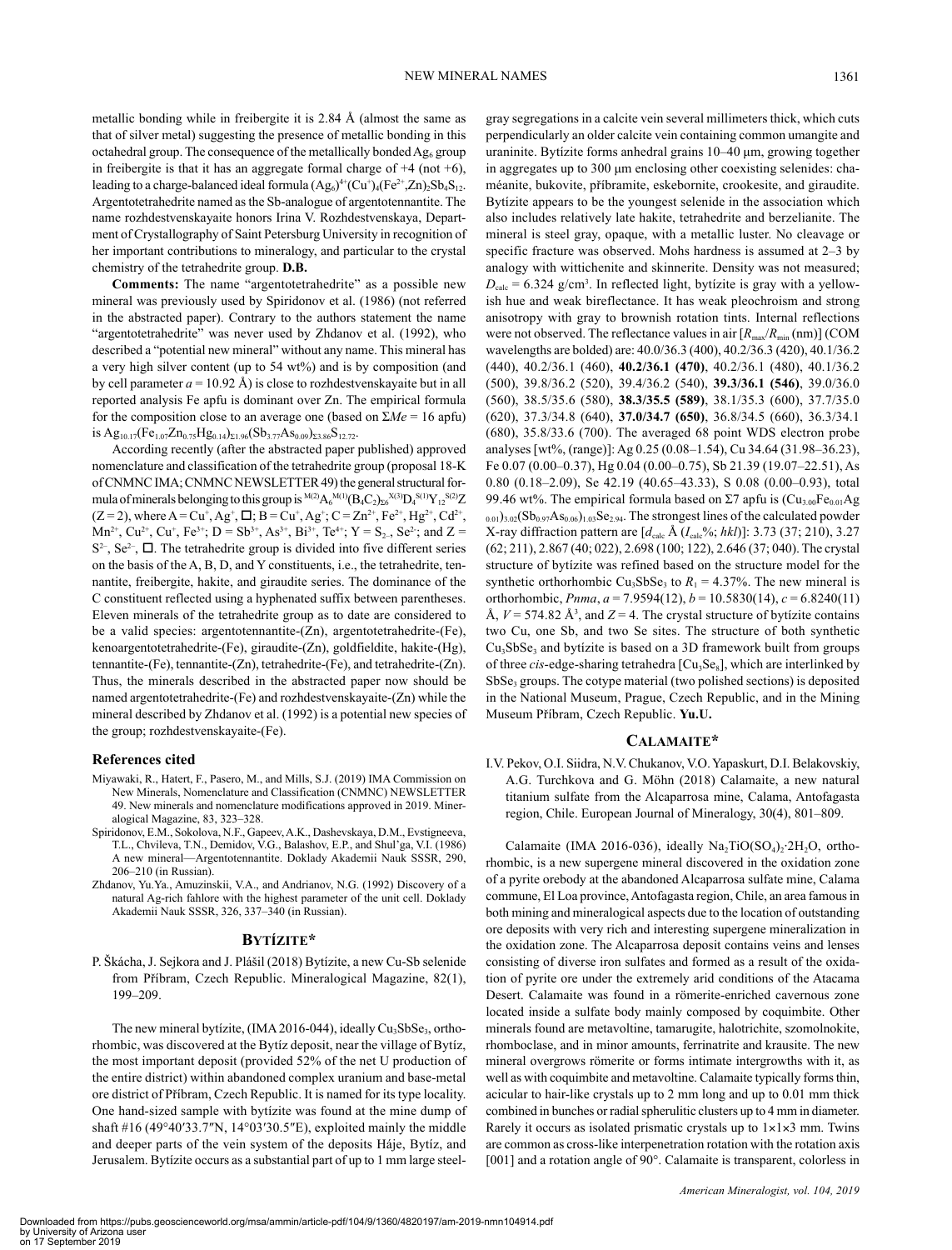separate crystals, and white in aggregates. Its luster is vitreous. Calamaite is brittle, fracture is uneven and cleavage [probably with (001)] is good. Mohs hardness is  $\sim$ 3. The mineral is non-fluorescent under ultraviolet light or an electron beam. The density was not measured;  $D_{\text{calc}} = 2.45$ g/cm3 . In plane-polarized light, it is colorless and non-pleochroic. It is optically biaxial (+),  $\alpha$  = 1.557(2),  $\beta$  = 1.562(2),  $\gamma$  = 1.671(3) (589 nm),  $2V_{\text{meas}} = 30(10)^\circ$ ,  $2V_{\text{calc}} = 25^\circ$ . Dispersion of an optical axes was not observed; *XZ* is coplanar to the cleavage plane; if the cleavage plane is (100) then  $Y = a$ . Extinction is straight, and elongation is positive. The FTIR spectra show bands (cm<sup>-1</sup>; s = strong, w = weak, sh = shoulder) at: 3598, 3470sh, 3320s, 3240sh [O–H stretching vibrations of H2O molecules and minor OH<sup>–</sup> groups substituting  $O^{2-}$  at the O(1) site], 2324w [combination mode of S–O stretching vibrations], 1655 [bending vibrations of H<sub>2</sub>O molecules], 1250sh, 1231s, 1133s, 1085sh  $[v_3(F_2) =$  asymmetric stretching vibrations of SO<sup>2</sup><sup>-</sup> anions], 987s [ $v_1(A_1)$  = symmetric stretching vibrations of SO $_4^2$  anions], 906w [possibly, (Ti, Fe<sup>3+</sup>) $\cdots$ O–H bending vibrations], 767 [Ti–O-stretching vibrations involving short bonds Ti–O(1) along octahedral chains], 603  $[v_4(F_2) = \text{bending vibrations of}]$ SO<sup>2</sup><sup>-</sup> anions], 489 [ $v_2(E)$  bending mode of SO<sup>2</sup><sup>-</sup> anions combined with Ti–O-stretching vibrations in Ti–O–S bridges with longer Ti–O(3) and Ti–O(5) bonds], 395sh, 373 [mixed lattice modes involving O–Ti–O bending vibrations]. Bands corresponding to  $BO_3^{3-}$ ,  $CO_3^{2-}$ , and  $NO_3^-$  (in the range  $1260-1600$  cm<sup>-1</sup>) are absent in the IR spectrum of calamaite. Calamaite is hardly soluble in  $H_2O$  at room temperature, however, the surface of its crystals turns white and dull if exposed to cold water for a day. The average of eight electron microprobe WDS analyses is [wt% (range)]: Na<sub>2</sub>O 18.21 (16.02–20.79), K<sub>2</sub>O 0.06 (0.02–0.11), Fe<sub>2</sub>O<sub>3</sub> 1.58 (1.20–2.33) [Fe<sup>3+</sup> determined with color reactions with potassium hexaferricyanide,  $K_3Fe^{3+}(CN)_6$ , and potassium hexaferrocyanide,  $K_4Fe^{2+}(CN)_6$ ], TiO<sub>2</sub> 21.80 (20.95–23.59), SO<sub>3</sub> 48.25 (47.30–49.66),  $H_2O_{\text{calc}}$  10.74, total 100.73. The empirical formula calculated on the basis of 11 O apfu is:  $\text{Na}_{1.97}(\text{Ti}_{0.92}\text{Fe}_{0.07}^{3+})\text{P}_{0.99}\text{S}_{2.02}\text{O}_9$  2H<sub>2</sub>O. The strongest X-ray powder diffraction lines are [*d* Å (*I*%; *hkl*)]: 8.10 (100; 020,200), 5.04 (55; 121,211), 3.787 (26; 231), 3.619 (18; 240,420), 3.417 (27; 141,411), 3.185 (15; 150), 2.943 (20; 341,431), 2.895 (20; 132,312). Unit-cell parameters refined from the powder data with whole-pattern fitting are  $a = 16.123(6)$ ,  $b = 16.246(4)$ ,  $c = 7.018(1)$  Å,  $V = 1838$  Å<sup>3</sup>. Singlecrystal X-ray data on a crystal of  $0.08 \times 0.12 \times 0.12$  mm ( $R_1 = 0.0358$ ) for 1185  $F > 2\sigma F$  reflections;  $R_{all} = 0.0362$  for 1205 reflections) shows calamaite is orthorhombic, *Ibam*,  $a = 16.0989(11)$ ,  $b = 16.2399(9)$ ,  $c = 7.0135(4)$  Å,  $V = 833.64$  Å<sup>3</sup>,  $Z = 8$ . Calamaite is the second natural titanium sulfate after alcaparrosaite  $[K_3TiFe^{3+}(SO_4)_4O·2H_2O]$ , but both are quite different in terms of structural topologies. In calamaite  $TiO<sub>6</sub>$ octahedra are interconnected via vertices to form infinite chains. The remaining vertices of the  $TiO<sub>6</sub>$  octahedron are shared with  $SO<sub>4</sub>$  tetrahedra, thus forming one-dimensional  $[TiO(SO<sub>4</sub>)<sub>2</sub>]$  units. Heteropolyhedral chains topologically identical to those in calamaite were previously described in sideronatrite,  $Na<sub>2</sub>Fe<sup>3+</sup>(OH)(SO<sub>4</sub>)<sub>2</sub>·3H<sub>2</sub>O$  and metasideronatrite,  $Na<sub>2</sub>Fe<sup>3+</sup>(OH)(SO<sub>4</sub>)<sub>2</sub>·H<sub>2</sub>O. However, in sideronartite Na atoms connect$ these chains into layers. Calamaite is the first sulfate mineral with a tetravalent cation octahedrally coordinated by  $O<sup>2-</sup>$  but not  $OH<sup>-</sup>$  anions, whereas natural sulfates with  $M^{4+}(\text{OH})_6$  octahedra ( $M^{4+} = \text{Si}$ , Ge, Mn, Sn) are known in two structurally related mineral groups. Calamaite is named after the Calama commune, in which its type locality is situated, and the Calama city, the capital of El Loa province. The type specimen is deposited in the Fersman Mineralogical Museum of the Russian Academy of Sciences, Moscow, Russia. **F.C.**

#### **Fluorlamprophyllite\***

M.B. Andrade, H. Yang, R.T. Downs, G. Färber, R.R. Contreira Filho, S.H. Evans, C.W. Loehn and B.N. Schumer (2018) Fluorlamprophyllite,  $Na_3(SrNa)Ti_3(Si_2O_7)_2O_2F_2$ , a new mineral from Poços de Caldas alkaline massif, Morro do Serrote, Minas Gerais, Brazil. Mineralogical Magazine, 82(1), 121–131.

Fluorlamprophyllite (IMA 2013-102), Na<sub>3</sub>(SrNa)Ti<sub>3</sub>(Si<sub>2</sub>O<sub>7</sub>)<sub>2</sub>O<sub>2</sub>F<sub>2</sub>, monoclinic, is a new mineral species, F-analogue of lamprophyllite. It has been discovered in Morro do Serrote, Minas Gerais, Brazil (21°53′05″S, 46°38′45″W). The nepheline syenite at Morro do Serrote is an intrusive body (9 km2 , 60–65 Ma) in phonolites, located in the central-western portion of the subcircular Mid-Cretaceous Poços de Caldas alkaline massif (800 km2 ). Fluorlamprophyllite found embedded in nepheline syenite associating with aegirine, analcime, natrolite, nepheline, and microcline. Fluorlamprophyllite forms brownish-orange transparent bladed crystals up to 3×0.3×0.2 mm with a pale-yellow streak and an adamantine luster. It is brittle, has a perfect cleavage on {100} and no parting. Mohs hardness is ~3. The density was not measured;  $D_{\text{calc}} = 3.484 \text{ g/cm}^3$ . In plane-polarized light the mineral is pleochroic  $X =$  yellow–green, Y= yellow–brown, Z = brown. It is optically biaxial (+),  $\alpha$  = 1.735(7),  $β = 1.749(7)$ ,  $γ = 1.775(9)$  (white light),  $2V_{meas} = 72(3)°$ ,  $2V_{calc} = 74°$ ;  $X ⊥ b$ ,  $Z \wedge c \cong 5^{\circ}$ . The Raman spectrum of fluorlamprophyllite is very similar to those of lamprophyllite. The major bands (cm<sup>-1</sup>) are:  $3550-3700$  (O-H, stretching),  $750-1200$  (Si-O stretching of SiO<sub>4</sub> groups,  $690$  Si-O-Si bending of  $Si<sub>2</sub>O<sub>7</sub>$  groups), 590 (Ti–O stretching in TiO<sub>5</sub> and TiO<sub>6</sub> groups, <500 lattice modes). The average of 9 points electron probe WDS analysis [wt% (deviation) is Na<sub>2</sub>O 10.63(30), K<sub>2</sub>O 0.47(3), SiO<sub>2</sub> 30.51(13), SrO 18.30(24), MgO 0.81(17), Al2O3 0.23(2), CaO 1.11(7), MnO 5.03(38),  $TiO<sub>2</sub> 27.41(87)$ , Fe<sub>2</sub>O<sub>3</sub> 2.45(37), F 2.86(23), H<sub>2</sub>O 1.00 (added to bring the total close to  $100\%$ ,  $-O=F-1.20$ , total 99.61. The elements Nb and Ba were sought but appeared to be below detection limits. The empirical formula calculated on the basis of 18 (O+F) apfu. The addition of 1.00 wt%  $H_2O$  brought [F+(OH)] = 2 pfu, yielding (Na<sub>2.63</sub>Sr<sub>1.35</sub>Mn<sub>0.54</sub>Ca<sub>0.15</sub>Mg<sub>0.15</sub>  $K_{0.08}$ <sub>24.90</sub>(Ti<sub>2.63</sub>Fe<sub>0.24</sub>Al<sub>0.04</sub>)<sub>22.91</sub>Si<sub>3.89</sub>O<sub>16</sub>[F<sub>1.15</sub>(OH)<sub>0.85</sub>]<sub>22.00</sub>. The strongest lines of the powder X-ray diffraction pattern are [*d* Å (*I*%; *hkl*)]: 4.722 (7; 400,310), 4.120 (63; 111), 3.704 (40; 311), 3.363 (22; 311,510,220,401), 3.185 (23; 600), 2.857 (26; 601,420), 2.762 (100; 221,511), 2.655 (25;  $\overline{2}02$ , 2.587 (24; 601, $\overline{4}21$ ,710), 2.126 (33; multiple). The single-crystal study shows fluorlamprophyllite is monoclinic 2*M* polytype, space group *C*2/*m*, *a* = 19.255(2), *b* = 7.0715(7), *c* = 5.3807(6) Å, β = 96.794(2)°,  $V = 727.5 \text{ Å}^3$ ,  $Z = 2$ . The crystal structure solved and refined to  $R_1 = 0.023$ for 1202 independent  $I > 2\sigma(I)$  reflections. The O atoms are arranged in well-defined, though not necessarily close-packed layers. The structure is very similar to that of lamprophyllite. The idealized chemical-structural formula can be written as  $(SrNa)[(Na<sub>3</sub>Ti)F<sub>2</sub>][Ti<sub>2</sub>(Si<sub>2</sub>O<sub>7</sub>)<sub>2</sub>O<sub>2</sub>],$  setting the large interlayer cations before the cations of the layer. The holotype and part of the co-type sample have been deposited at the University of Arizona Mineral Museum and the RRUFF Project. **D.B.**

**Comment:** According to the approved classification of the seidorzerite supergroup of minerals (Sokolova and Cámara 2017), the ideal structural formula of fluorlamprophyllite must be written as (SrNa)  $Ti<sub>2</sub>Na<sub>3</sub>Ti(Si<sub>2</sub>O<sub>7</sub>)<sub>2</sub>O<sub>2</sub>F<sub>2</sub>.$ 

#### **References cited**

Sokolova, E., and Cámara, F. (2017) The seidozerite supergroup of TS-block minerals: nomenclature and classification, with change of the following names: rinkite to rinkite-(Ce), mosandrite to mosandrite-(Ce), hainite to hainite-(Y) and innelite-1*T* to innelite-1*A*. Mineralogical Magazine, 81(6), 1457–1484.

#### **Honzaite\***

J. Sejkora, J. Plášil and A.R. Kampf (2018) Honzaite,  $(Ni,Co)<sub>2</sub>(AsO<sub>3</sub>OH)<sub>2</sub>(H<sub>2</sub>O)<sub>5</sub>$ , a new Ni-dominant analogue of burgessite, from Jáchymov, Czech Republic. European Journal of Mineralogy, 30(5), 989–997.

Honzaite (IMA 2014-105), (Ni,Co)<sub>2</sub>(AsO<sub>3</sub>OH)<sub>2</sub>(H<sub>2</sub>O)<sub>5</sub>, monoclinic, is a new supergene mineral from the Jáchymov (formerly St. Joachimsthal) ore district, Czech Republic. The Jáchymov ore district is a classic example of Ag+As+Co+Ni+Bi and U vein-type hydrothermal mineralization. Honzaite was found in association with arsenolite, zeunerite,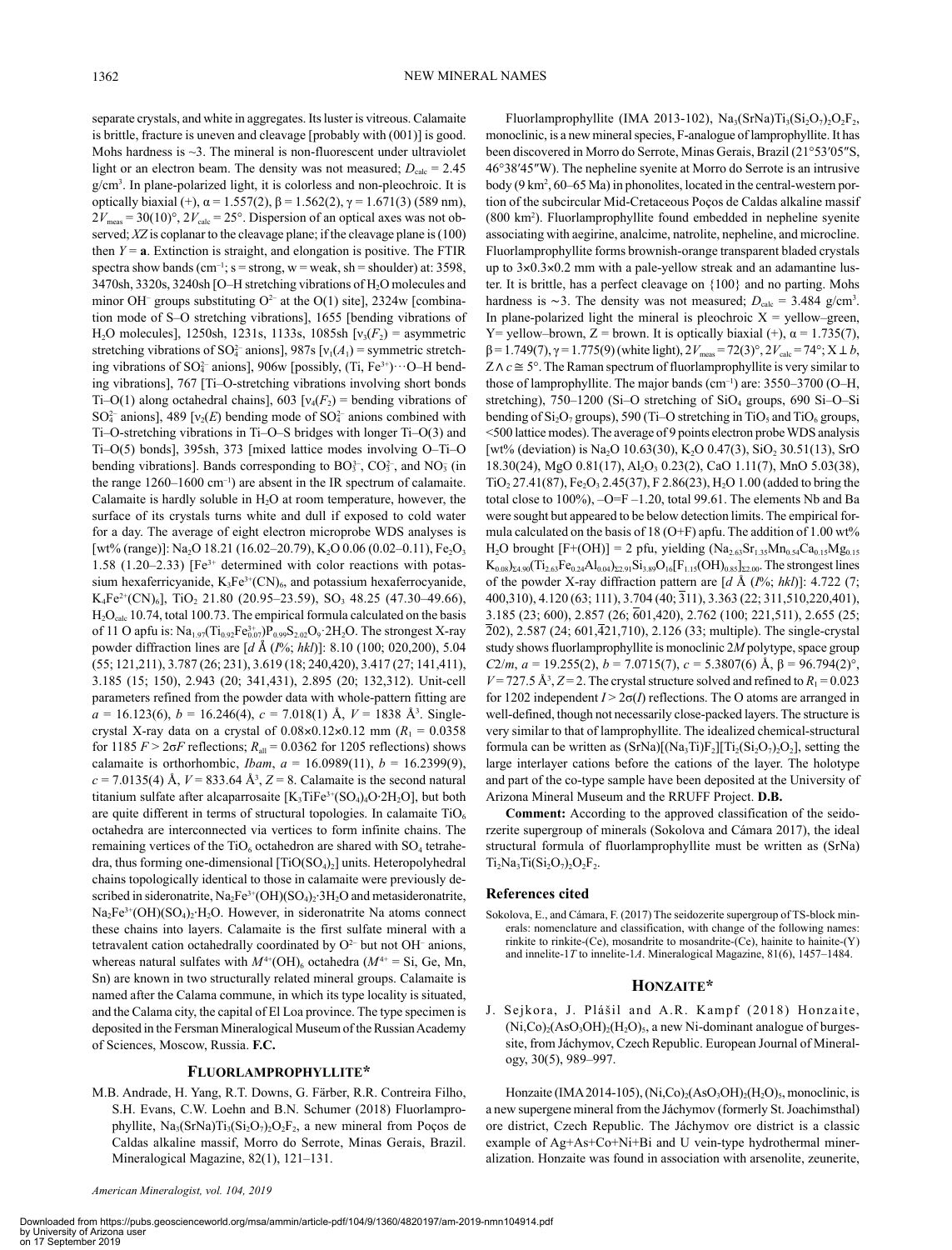Ni-rich burgessite, and a red amorphous phase with the approximate composition  $(Co,Ni,Cu)_{2}(AsO_{3}OH)_{2}$  2H<sub>2</sub>O. Honzaite formed during weathering of primary nickelskutterudite and tennantite disseminated in gangue, under strongly acidic conditions. It occurs as irregular to hemispherical microcrystalline aggregates up to 5 mm in diameter on strongly weathered ore gangue. Honzaite has pale pink color, sometimes with purplish or violet tints. It has a pale pink streak and a vitreous luster. It does not fluoresce under either short- or long-wave ultraviolet light. Cleavage on {010} is good, the Mohs hardness is ∼3, and the mineral is brittle with an irregular fracture.  $D_{\text{calc}} = 2.993 \text{ g/cm}^3$ . Honzaite is optically biaxial (+), with  $\alpha = 1.601(2)$ ,  $\beta = 1.608(2)$ , and  $\gamma = 1.629(2)$  (white light),  $2V_{\text{meas}} = 60(1)^\circ$ ,  $2V_{\text{calc}} = 60.6^\circ$ . Honzaite exhibits no noticeable dispersion nor pleochroism. The partially determined optical orientation is *X* = **b**. Assuming that the crystals are elongated on [100],  $Z \wedge a \approx 20^{\circ}$ , although it is uncertain if it is acute or obtuse angle β. If acute, it would be consistent with burgessite  $[Co<sub>2</sub>(AsO<sub>3</sub>OH)<sub>2</sub>(H<sub>2</sub>O)<sub>5</sub>]$ . The ATR FTIR spectra show as main bands (cm<sup>-1</sup>) at: 3582 [v OH stretching vibration of the weakly bonded hydroxyl ion of the  $(AsO<sub>3</sub>OH)$  units] 3366, 3177, 1640 (hydroxyl ions in the structure), 1233, 1147, 1082 (δ As–OH vibrations and overtones and combination bands), 828, 801  $[v_3]$  asymmetric stretching mode and  $v_1$  symmetric stretching of (AsO<sub>3</sub>OH) groups], 720 (As–OH stretching vibrations), 604 (libration modes or As-OH bending vibrations), 495  $[v_4]$  bending mode of  $(AsO_3OH)$  groups], and 412. Raman spectrum shows main shifts (in wavenumbers) at: 1598, 853, 813, 742, 452, 386, 364, 326, 222, 174, 129, and 61 cm–1. The average of 23 electron microprobe WDS analyses is [wt% (range)]: MgO 0.24 (0.04–0.54), CaO 0.10 (0.00–0.33), FeO 0.21 (0.00–0.67), NiO 16.51 (14.77–18.08), CoO 12.71 (11.05–14.16), CuO 0.55 (0.13–1.16), ZnO 0.84 (0.20–1.65),  $P_2O_5$  0.26 (0.00–0.61), As<sub>2</sub>O<sub>5</sub> 45.82 (43.60–48.62), SO3 0.52 (0.08–1.26), H2O (calculated from structure) 22.15, total 99.91. The empirical formula of honzaite based on 13 O atoms per formula unit is  $(Ni_{1.08}Co_{0.83}Zn_{0.05}Cu_{0.03}Mg_{0.03}Fe_{0.01}Ca_{0.01})_{\Sigma2.04}(AsO_3OH)_{1.94}(SO_4)_{0.03}$  $(PO<sub>3</sub>OH)<sub>0.02</sub>·5H<sub>2</sub>O$ . The strongest lines in the powder X-ray diffraction pattern are [*d* Å (*I*%; *hkl*)]: 7.431 (100; 011), 6.215 (18; 002), 3.717 (9; 022), 3.254 (7; 121), 3.078 (7; 121), 3.005 (5; 031), and 2.568 (7; 130). Unit-cell parameters refined from the powder data are  $a = 4.670(1)$ , *b* = 9.282(2), *c* = 12.594(3) Å,  $β = 99.14(1)°$ , and  $V = 539.0$  Å<sup>3</sup>. The crystal structure was refined using the Rietveld method with the structure model of burgessite ( $R_p = 0.0116$ ,  $R_{wp} = 0.0174$ ,  $R_{exp} = 0.0056$ ,  $R_F =$ 0.0557). Refined unit-cell data for the monoclinic space group  $P2<sub>1</sub>/n$  are  $a = 4.6736(6)$ ,  $b = 9.296(1)$ ,  $c = 12.592(1)$  Å,  $\beta = 99.115(8)$ °, and  $V =$  $540.2 \text{ Å}^3$ . Honzaite is isostructural with the mineral burgessite. The pink color of honzaite is probably due to substantial, but subordinate, Co content; the pure Ni end-member would be green. Honzaite is named in honor of the prominent Czech mineralogist and famous collector of minerals from the Jáchymov ore district, Jan "Honza" Hloušek (1950–2014). The holotype specimen is deposited in the Department of Mineralogy and Petrology of the National Museum in Prague, Czech Republic, catalog number P1N 38.099. **F.C.**

## **Katerinopoulosite\***

N.V. Chukanov, I.V. Pekov, D.I. Belakovskiy, S.N. Britvin, V. Stergiou, P. Voudouris and A. Magganas (2018) Katerinopoulosite,  $(NH_4)_2Zn(SO_4)_2.6H_2O$ , a new mineral from the Esperanza mine, Lavrion, Greece. European Journal of Mineralogy, 30(4), 821–826.

Katerinopoulosite (IMA2017-004), ideally  $(NH_4)_2Zn(SO_4)_2.6H_2O$ , monoclinic, is a new picromerite-group mineral, discovered in the Esperanza mine, Lavrion District, Attikí Prefecture, Greece. Associated minerals are chalcanthite, nickelboussingaultite, ammoniojarosite, aurichalcite, and goethite. Katerinopoulosite is a supergene mineral formed in the oxidation zone of a sphalerite-rich orebody situated in the contact zone between calcite marble and mica schist. The new mineral occurs as vermiform polycrystalline aggregates, in fact, anthodite crusts with separate anthodites up to 3 cm long and up to 5 mm thick. The new mineral is colorless, pale blue, or pale green and has vitreous luster. Small fragments are transparent. The streak is white. Katerinopoulosite is brittle, with uneven fracture. Neither cleavage nor parting is observed.  $D_{\text{meas}} = 1.97(2)$  g/cm<sup>3</sup>,  $D_{\text{calc}} = 1.986$  g/cm<sup>3</sup>. Mohs hardness is 2½. Katerinopoulosite is non-fluorescent under short- and long-wave UV light. In transmitted light katerinopoulosite is colorless, non-pleochroic. It is optically biaxial (+),  $\alpha$  = 1.492(2),  $\beta$  = 1.496(2),  $\gamma$  = 1.502(2) (589 nm);  $2V_{\text{meas}} = 80(5)^\circ$ ,  $2V_{\text{calc}} = 79^\circ$ . Dispersion of optical axes is weak,  $r < v$ . The FTIR spectra show as main bands (cm<sup>-1</sup>; s = strong band, w = weak band, sh = shoulder):  $3565sh$ ,  $3475sh$  (O–H-stretching vibrations of H2O molecules), 3278s (overlapping bands of O–H-stretching vibrations of  $H_2O$  molecules and N–H-stretching vibrations of NH<sup>+</sup><sub>4</sub> cations), 3070sh, 2920sh, 2850 (N-H-stretching vibrations of NH<sup>+</sup> cations), 2215w (stretching vibrations of acid OH groups), 2130w, 2050w (overtone and combination mode corresponding to S–O stretching vibrations), 1685, 1640sh (bending vibrations of H2O molecules), 1468, 1433 (bending vibrations of NH<sup> $+$ </sup> cations), 1144s, 1086s [ $v_3(F_2)$  asymmetric stretching vibrations of SO<sub>4</sub><sup>-</sup>ions], 981 [ $v_1(A_1)$  symmetric stretching vibrations of  $SO_4^{2-}$ ions], 835sh, 743, 710sh (NH<sup>+</sup><sub>4</sub> librational modes), 627, 615 [ $v_4$ (F<sub>2</sub>) – asymmetric bending vibrations of SO<sup>2</sup><sup>-</sup>ions], 552w, 519w, 500sh, 459w, 368w [lattice modes involving Zn–O stretching vibrations, librational vibrations of  $H_2O$  molecules and  $v_2(E)$  symmetric bending vibrations of  $SO<sub>4</sub><sup>2</sup>$  ions]. The average of five EDS electron probe analyses is [wt% (range)]:  $SO_3$ <sup>\*</sup> 38.33, (NH<sub>4</sub>)<sub>2</sub>O<sup>\*</sup> 11.9 (\* by gas chromatography), H<sub>2</sub>O (rest of hydrogen after subtraction of  $H$  in  $NH<sub>4</sub>$  cations;  $H$  content determined by gas chromatography is 5.1 wt%) 29.4, NiO 1.82 (0–4.54), CuO 0.37 (0–0.96), ZnO 16.83 (13.03–18.95), total 98.65. The empirical formula of katerinopoulosite based on 2 S apfu is  $H_{0.13}(NH_4)_{1.91}(Zn_{0.86}$  $Ni<sub>0.10</sub>Cu<sub>0.02</sub>)(SO<sub>4</sub>)<sub>2.00</sub>·6.75H<sub>2</sub>O$ . The strongest lines of the powder X-ray diffraction pattern [*d* Å (*I*%; *hkl*)] are: 5.400 (37; 011), 4.411 (19; 200), 4.314 (19; 021), 4.229 (24; 121), 4.161 (100; 201,210,111), 3.749 (53; 130), 3.034 (29; 211,112). The monoclinic unit-cell parameters calculated from the powder data are:  $a = 9.230(6)$ ,  $b = 12.476(4)$ ,  $c = 6.249(4)$  A,  $β =$ 106.79(5)°,  $V = 688.9 \text{ Å}^3$ , and  $Z = 2$ . Single-crystal data was not obtained. Space group was assigned by analogy with picromerite-group minerals, with general formula  $A_2^+M^{2+}(\text{SO}_4)_2$  6H<sub>2</sub>O where *A* are large univalent cations like NH<sub>4</sub> and K, and  $M = Mg$ ,  $Fe^{2+}$ ,  $Cu^{2+}$ , or Ni. The new mineral is named in honor of the prominent Greek geologist and mineralogist Athanassios Katerinopoulos (born 1950), the director of the Museum of Mineralogy and Petrology and of the Laboratory of Museum Studies of the National and Kapodistrian University of Athens. He is a specialist in regional geology of Greece, who has made a significant contribution to the geology and mineralogy of the Lavrion mining district. He is also a co-author of several new mineral discoveries from the Lavrion district. The type specimen is deposited in the Fersman Mineralogical Museum of the Russian Academy of Sciences, Moscow, Russia. **F.C.**

### **Meitnerite\***

A.R. Kampf, J. Plášil, B.P. Nash and J. Marty (2018) Meitnerite, (NH4)  $(UO<sub>2</sub>)(SO<sub>4</sub>)(OH)$ <sup>2</sup>H<sub>2</sub>O, a new uranyl-sulfate mineral with a sheet structure. European Journal of Mineralogy, 30(5), 999–1006.

Meitnerite (IMA 2017-065), ideally  $(NH<sub>4</sub>)(UO<sub>2</sub>)(SO<sub>4</sub>)(OH)$  2H<sub>2</sub>O, triclinic, is a new mineral, which was discovered in a specimen from the underground Green Lizard Mine, White Canyon mining district, San Juan County, Utah, U.S.A. After the mine closure, oxidation of primary uranium ores in the humid underground environment produced a variety of secondary minerals, most commonly sulfates, as efflorescent crusts on the mine walls. The NH<sup>+</sup> ion occurs in meitnerite and a few other secondary phases and is thought to be derived from the organic matter that acted as a redundant in the primary mineralizing process. Meitnerite